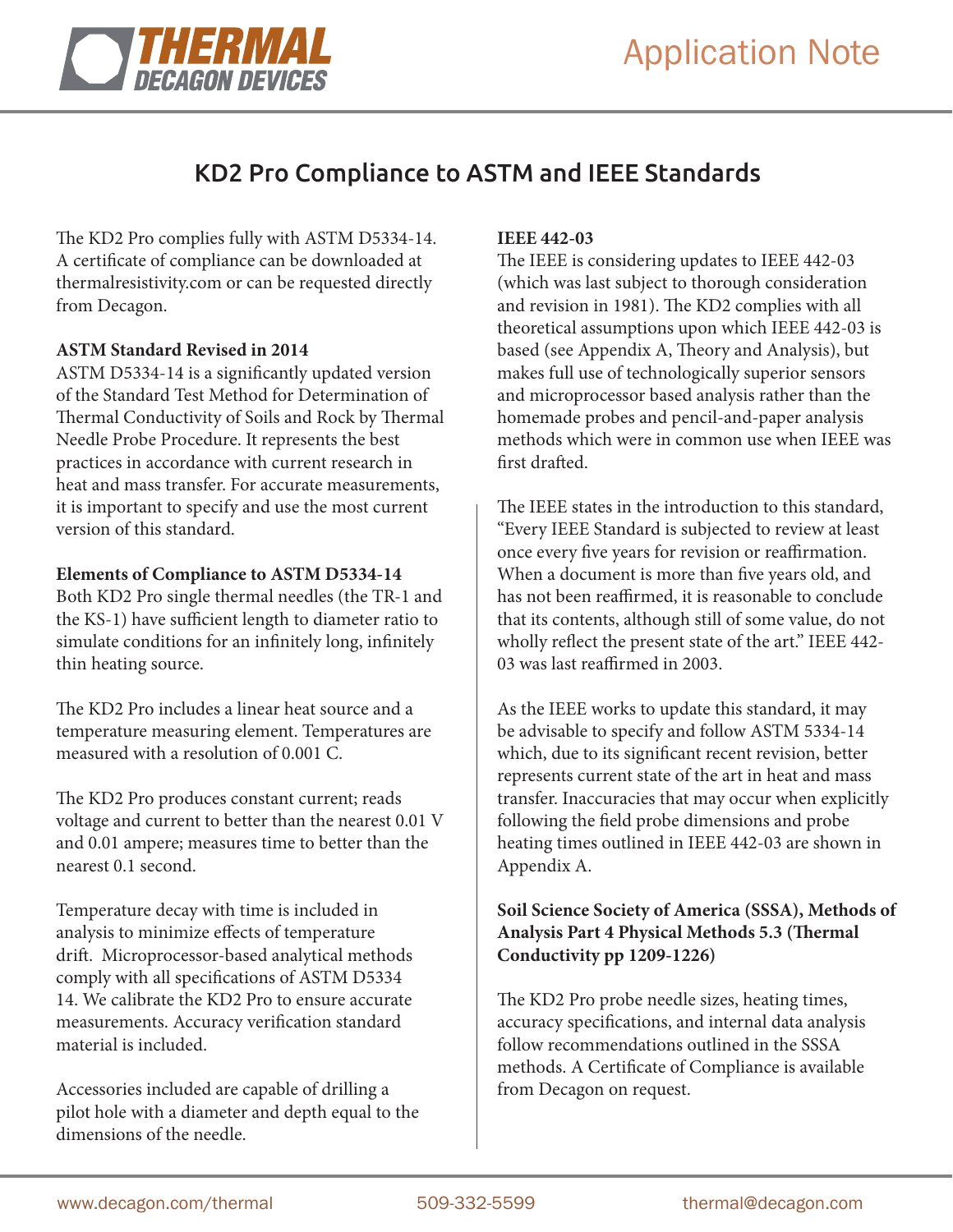

## **Appendix A: Theory and Analysis**

## **Transient Line Heat Source Theory**

The method used in the ASTM and IEEE thermal conductivity/resistivity measurement standards (IEEE 442 and ASTM 5334) is generally called the transient line heat source or transient heated needle method. If heat at a constant rate, q is applied to an infinitely long and infinitely small "line" source, the temperature response of the source over time can be described by the equation:

$$
\Delta T = -\frac{q}{4\pi k} E i \left(\frac{-r^2}{4Dt}\right) \tag{1}
$$

where *k* is the thermal conductivity of the medium in which the line is buried, *D* is the thermal diffusivity of the medium, *r* is the distance from the line at which temperature is measured, and *Ei* is the exponential integral. *Ei* is defined in the following equation, and canbe approximated by the series shown:

$$
-Ei(-\alpha) = \int_{\alpha}^{\infty} \left(\frac{1}{u}\right) exp(-u) du
$$

$$
= \frac{-gamma - \ln \alpha + \alpha - \alpha^2}{4 + \dots}
$$
(2)

in which  $\gamma = 0.5772...$  is Euler's constant and  $\alpha =$ *r2/4Dt*.

The terms beyond  $\ln \alpha$  in the series expansion of *Ei* become negligibly small for long times when r is small and *D* is large, so eq. 2 can be approximated as

$$
\Delta T \approx \frac{q}{4\pi k} \ln t + C \tag{3}
$$

where *C* is a constant. Thus, if early time data are ignored, a graph of *ΔT* vs. ln *t* becomes a straight line with slope equal to *q/4π k*. Since two points define a straight line, *k* can be computed from Equation 4.

$$
k = \frac{q(\ln t_2 - \ln t_1)}{4\pi(\Delta T_2 - \Delta T_1)}
$$
(4)

The resistivity, *ρ*, is the reciprocal of *k*. IEEE 442-03 uses this simplified method to obtain *k*.

## **Assumptions of Equation (4**)

This simplified equation rests on three assumptions:

- 1. That the exponential integral can be approximated by the logarithm.
- 2. That the probe is infinitely long and infinitely small.
- 3. That the ambient temperature is constant during measurement.

In reality, probes are neither infinitely long nor infinitely small. The ambient temperature of the sample is also never constant during a measurement; there is always some temperature drift.

### **Better Solution**

A better solution to the differential equation for finite length and radius probes can be obtained. For a heated cylindrical source of radius a (m) and length 2b (m), with temperature measured at its center, the temperature rise during heating is found through equation 5.

$$
\Delta T = q 4\pi k \int \int \frac{\exp[-(\frac{a}{r})^2 u]}{\frac{r^2}{4Dt} I_o(2au/r) erf(\frac{b}{r}\sqrt{u}) du}
$$
(5)

Here, *Io(x)* represents a modified Bessel function of order zero, *erf()* is the error function, and u is an integration variable. The quantity approaches unity as *a/r* approaches 0, and  $\frac{erf(\frac{b}{r}\sqrt{u})}{e^{u}}$  approaches unity as *b*/*r* approaches infinity. In these limits, eq. 5 becomes eq. 1.

## **Simplified Approximation: How Does It Work?**

Use Equation 5 to assess the errors which can arise by using eq. 1 or eq. 4 to obtain values for k or when finite length and diameter probes are used. The construction of the KD2 and both the KS-1 and the TR-1 thermal needles are consistent with an assumption that the source radius, a, and the measurement radius, r are the same. The probe lengths and diameters suggested by IEEE 442-03 and the dimensions Decagon's small single needle probes are given in Table 1. ASTM 5334-14 does not specify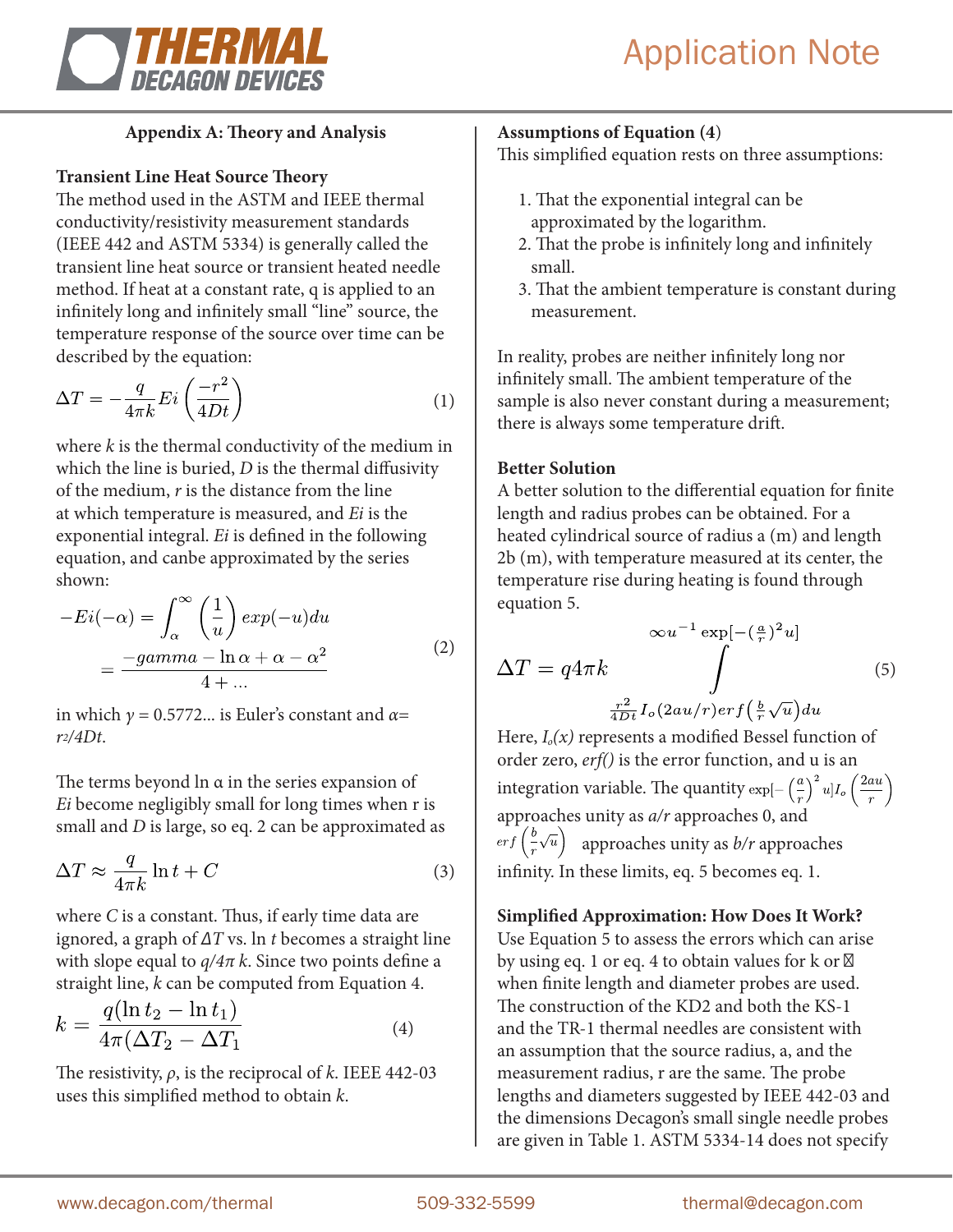

a needle size.

|                 | <b>IEEE Field</b> | <b>IEE</b> Lab | $KS-1$ |
|-----------------|-------------------|----------------|--------|
| Length(mm)      | 2000              | 100            |        |
| Diameter<br>mm) |                   | 2.4            | 1.27   |

Table 1. Needle dimensions suggested by IEEE 442-03 and the Decagon KS-1 and TR-1 needle dimensions The KS-1 best matches the assumptions of the infinite line heat source theory and measures with good accuracy without calibration.

Simulated temperature rise data were generated using eq. 5 and then used in eq. 4 to compute an apparent value for *k*. The difference between conductivity predicted from eq. 4 and Figure 1 shows the true conductivity (used to generate the temperature data) for the three probe diameters. Since the slope of the ln plot changes somewhat with time the error also changes with time. The time scale shows the center time at which the slope in eq. 4 was computed. Values for three probe sizes and two thermal conductivities are shown.



Figure 1. Error in the k value computed using eq. 4 as a function of the time at which the slope is computed for the probes shown in Table 1. This information is for uncalibrated probes. Properties for the simulation are moist soil and saturated quartz sand.

## **Conclusions from Figure 1**

Three things are readily apparent from the figure. First, probe size strongly affects error. The larger the probe, the larger the error at a particular time. Second, errors decrease with time, so that even large probes have acceptably small error after sufficiently

long time. The third observation is that error starts to increase after sufficient heating time. This is due to the finite probe length. For an infinitely long probe, the error continues to decrease with time. All of the probes in Table 1 are sufficiently long to give negligible error from finite probe length if the reading is taken at the proper time. The absolute error appears to be independent of conductivity of the medium, so fractional error will be larger in low conductivity samples than in high. It is important to remember that the errors shown in Figure 1 only occur if these probes are not calibrated (raw response used to compute k). Calibration of the probes with thermal conductivity standards eliminates this type of error.

The effect of finite probe diameter on measurement error is always an overestimation of conductivity or an underestimation of thermal resistivity. All of the errors shown in Figure 1 are easily eliminated by calibrating against standards of known thermal conductivity, but probes are often used without calibration. By using the large probe specified by IEEE 442-03 without calibration, thermal conductivities and resistivities can be in error by 30 to 50% in some cases.

#### **Limitations of Long Heating Times**

Except for the field probe, acceptable error values appear to be obtained after 30 to 200 s heating. However, long heating times are detrimental in at least two ways. In moist soil, water moves from regions of high temperature to regions of low temperature. The heating of the needle therefore drives moisture from around the needle. This reduces the thermal conductivity in exactly the region where conductivity is being measured. Minimizing heating time reduces the magnitude of this error.

The second effect of long heating times on error is through the effect of sample temperature drift on the results of the measurement. The method proposed in the IEEE standard is extremely susceptible to sample temperature drift during the measurement time. Figure 2 shows the effect on error of an extremely small sample temperature drift of 0.001 °C/s. Error, in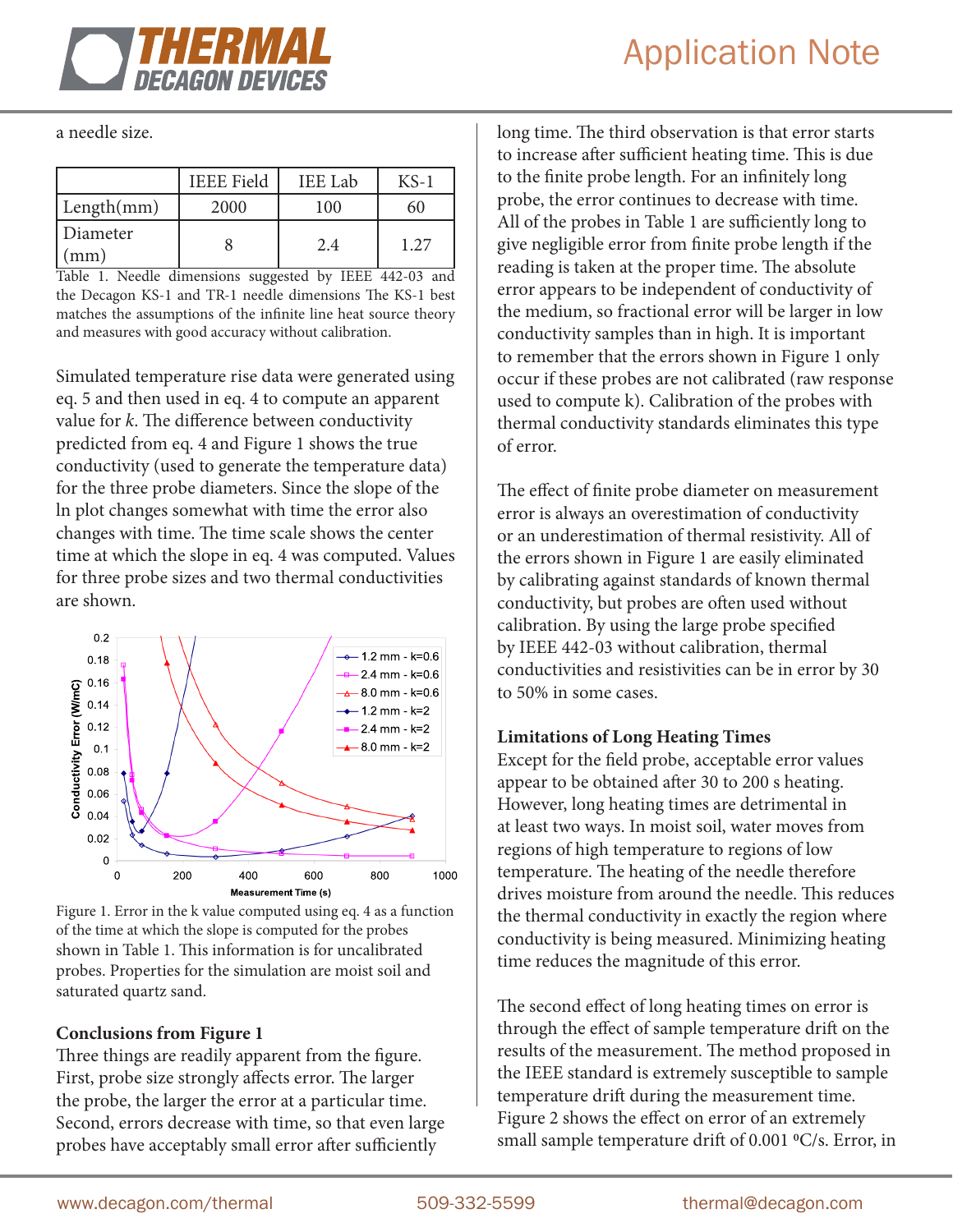

## Application Note

this case, is the difference between the probe reading with temperaturecom drift and the reading without, divided by the reading without. Error is minimized by using short heat times, since the probe heats very little at long times and the effect of drift is relatively larger then. The conductivity of the material affects the error because the temperature rise is of the needle is smaller in the higher conductivity material than in the low, so the relative effect of the drift is larger. This temperature drift error is a result of analyzing just the heating phase during the probe measurement. The KD2 Pro analyzes both the heating and the cooling phases. The analysis then eliminates this source of error.



Figure 2. Error in computing k as a function of time of slope measurement for the probes in Table 1 when the temperature drift in the material under test is 0.001 C/s for two thermal conductivities.

With that background, we can now compare details of the KD2-Pro measurement and analysis to those of the standards. The smaller KS-1 needle best matches assumptions of the infinite line heat source theory. The larger TR-1 needle conforms to specifications for the IEEE 442-03 lab needle. Figures 1 and 2 indicate that the smaller needle gives better results if eq. 4 is used for the analysis. In fact, if calibrations are done against standards of known conductivity, both of the smaller needle sizes will give accurate results.

#### **Limitations of IEEE "Field Needle"**

IEEE 442-03 calls its large needle a "field needle," but

never indicates why or where one would use such a probe. The so called laboratory needle is not only much more accurate, it is much easier to use in the field. Apparently the authors envisioned a hole for the probe being prepared using a steel pilot rod with a slide hammer. Such an insertion method would severely compact the soil around the probe, thus rendering the measurements invalid. In addition to problems with the installation, there are problems with the construction and analysis. The heater inside the probe consists of a single wire buried in epoxy. The epoxy, temperature configuration inside the probe, and stainless steel making up the probe all influence the measurement. Such a device might be susceptible to analysis using numerical models and suitable numerical inversions, but certainly is not suitable for analysis using eq. 4, and possibly not even eq. 5. If measurements are desired at depth one can easily auger a hole and place the "laboratory" probe in the soil at the bottom of the hole. This avoids compacting the soil and gives an accurate measurement at the location desired. We see no reason to ever use the field needle.

#### **Analysis: By Hand or By Computer?**

The IEEE standard suggest collecting data with pencil and paper over a 1000 or 600 s heat time, plotting the data on semi-log graph paper, selecting a segment of the data by eye that appears to fit a straight line, selecting two points on that line to enter into eq. 4, and computing *ρ* from the reciprocal of eq. 4. The KD2 Pro collects data at 1 s intervals during a 30 s heating time and a 30 s cooling time. Temperature is measured by a 24 bit A to D converter. The exponential integral solution is fit to all of the data for both heating and cooling by non linear least squares, while removing effects of temperature drift during the measurement. All of the computations are done by an internal 16 bit microcontroller, and the result during the measurement. All of the computations are done by an internal 16 bit microcontroller, and the result is displayed. Because all the computations are done internally, there is no need to record individual temperature values, forty data points are used to determine the value of *k* rather than just 2, linear temperature drift effects